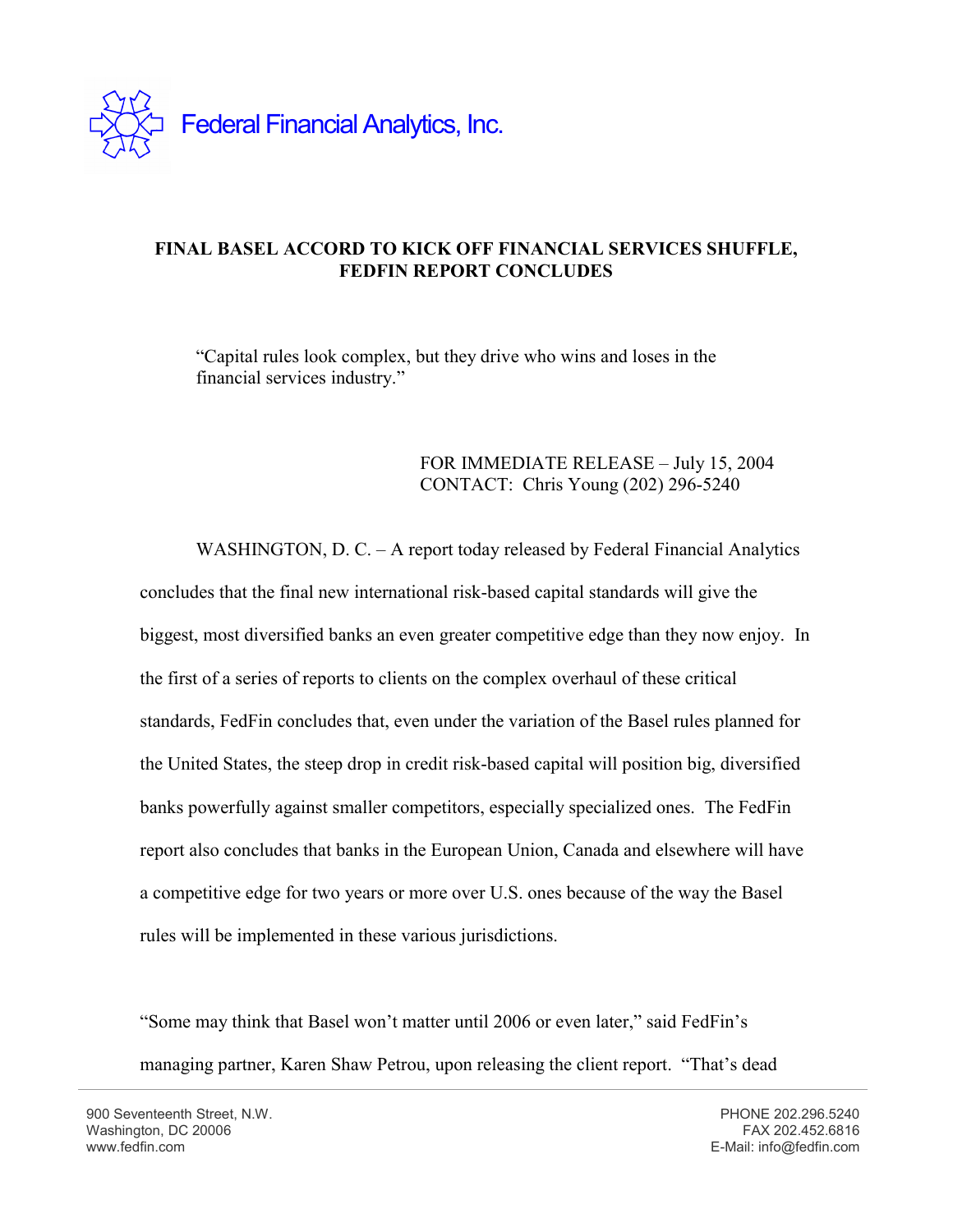wrong," she continued. "Capital is a prime driver of strategic advantage in the financial services industry as a whole and on a line-of-business basis. When ROE is the principal measure of shareholder return, changes in regulatory capital that drive that equation are critical in determining which franchises win and which ones lose out."

Key findings in the FedFin Basel II report include:

- Even the standardized credit risk-based capital approach authorized outside the United States should drop regulatory capital for most banks, and the decision in Basel to permit immediate recognition of standardized model benefits without any floors will thus result in immediate risk-based capital reductions for such institutions. The European Union, Canada and Japan do not have the United States leverage requirement or the "well-capitalized" test, meaning that such banks have no offsetting domestic capital standards that affect their ability to realize these capital reductions. Thus, they should prove formidable competitors at home and acquirers here while this capital advantage lasts.
- In the United States, smaller institutions will not necessarily go under Basel II. Thus, their regulatory capital incentives may stay the same, along with the higher capital charges for low-risk assets like mortgages and small-business loans. These institutions could find themselves forced in essence to become brokers for big banks, originating loans and then selling them to the big banks that then hold the assets on their own books.
- Basel II will result in profound change in the competitive balance between big banks and Fannie Mae and Freddie Mac, massive entities of course already under an array of regulatory stress.

Copies of the FedFin report are av[ailable on request. To obtain one, call Arezou](mailto:INFO@FEDFIN.COM)  Rafikian at 202-296-5240 or e-mail [INFO@FEDFIN.COM](mailto:INFO@FEDFIN.COM)